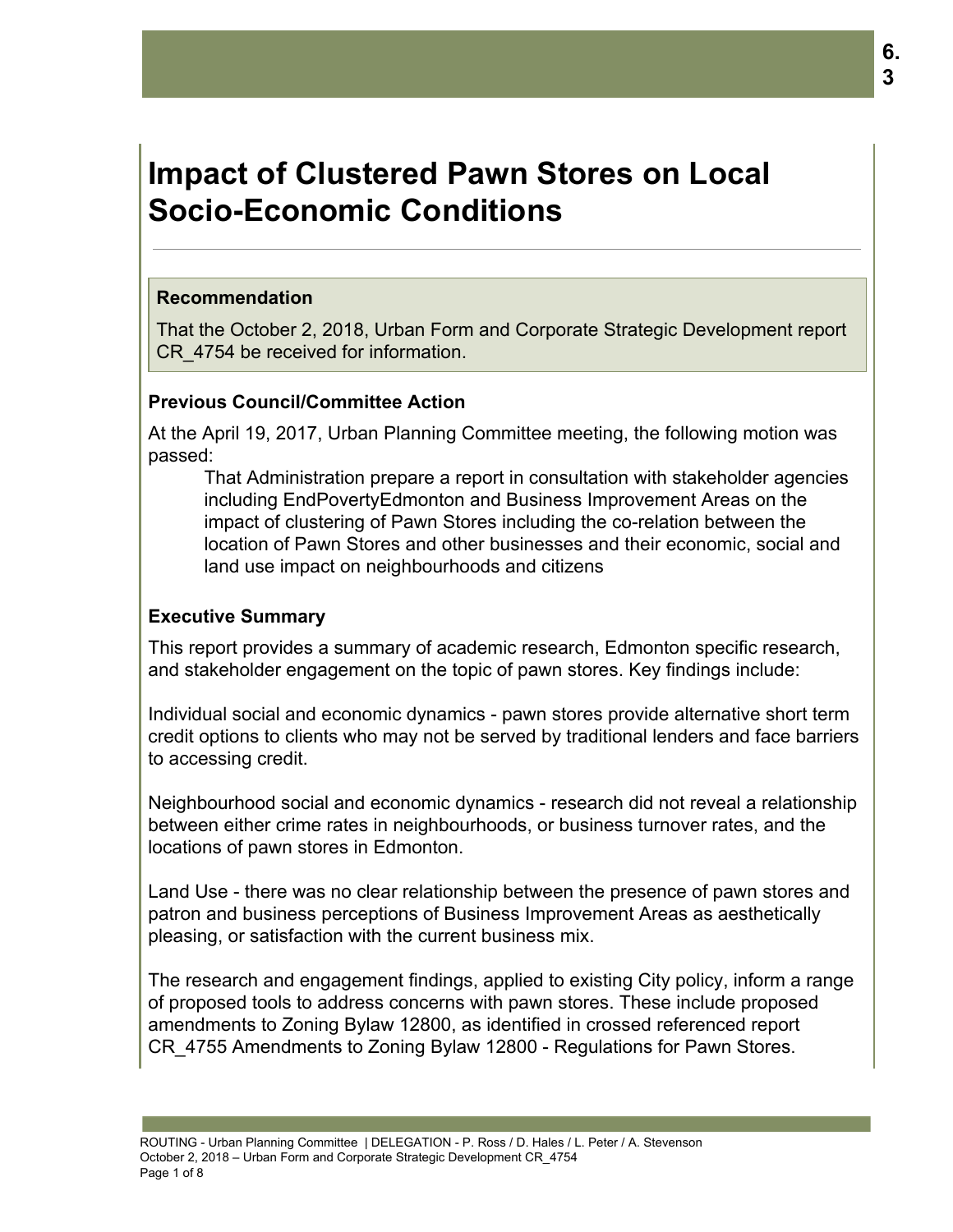# **Report**

At the December 6, 2016, Executive Committee meeting, the Old Strathcona Business Improvement Association presented CR\_3997 Old Strathcona Business Association - 2015 Annual Report and Audited Financial Statements. During the presentation, the Association noted that a development permit for a pawn store had been approved in their area despite community and stakeholder opposition. This conversation led to the motion that Administration responded to in CR\_4329 – Development Applications for Pawn Stores and Other Potentially Sensitive Land Uses Proposed in Established Commercial Areas at the April 19, 2017, UPC meeting.

In CR\_4329, Administration provided information on how Development Officers exercise discretion, and identified three possible approaches to regulate pawn stores. These approaches included:

- Introduce notification requirements;
- Introduce specific design regulations; and
- Create separation distances between Pawn Stores.

This information report led to two subsequent motions, including direction for Administration to prepare a report on the impact of clustering pawn stores, and their economic, social and land use impact on neighbourhoods and citizens, and to prepare draft amendments as generally outlined the three approaches identified above.

To gain a better understanding of the economic, social and land use impacts associated pawn stores, Administration focused on the following key research questions:

- *Social* What influence do pawn stores have on individual social dynamics? How do pawn stores affect perceptions and actual instances of crime in neighbourhoods?
- *Economic* What role do pawn stores play in the economic dynamics of individuals, particularly those in vulnerable economic situations? How do pawn stores affect the economic health of neighbourhoods?
- Land Use What are the potential land use impacts of pawn stores? Are there any measurable impacts demonstrated through research or analysis of Edmonton's experience with pawn stores?

To gather the necessary information to answer these questions, Administration undertook:

● A review of existing academic research related to pawn stores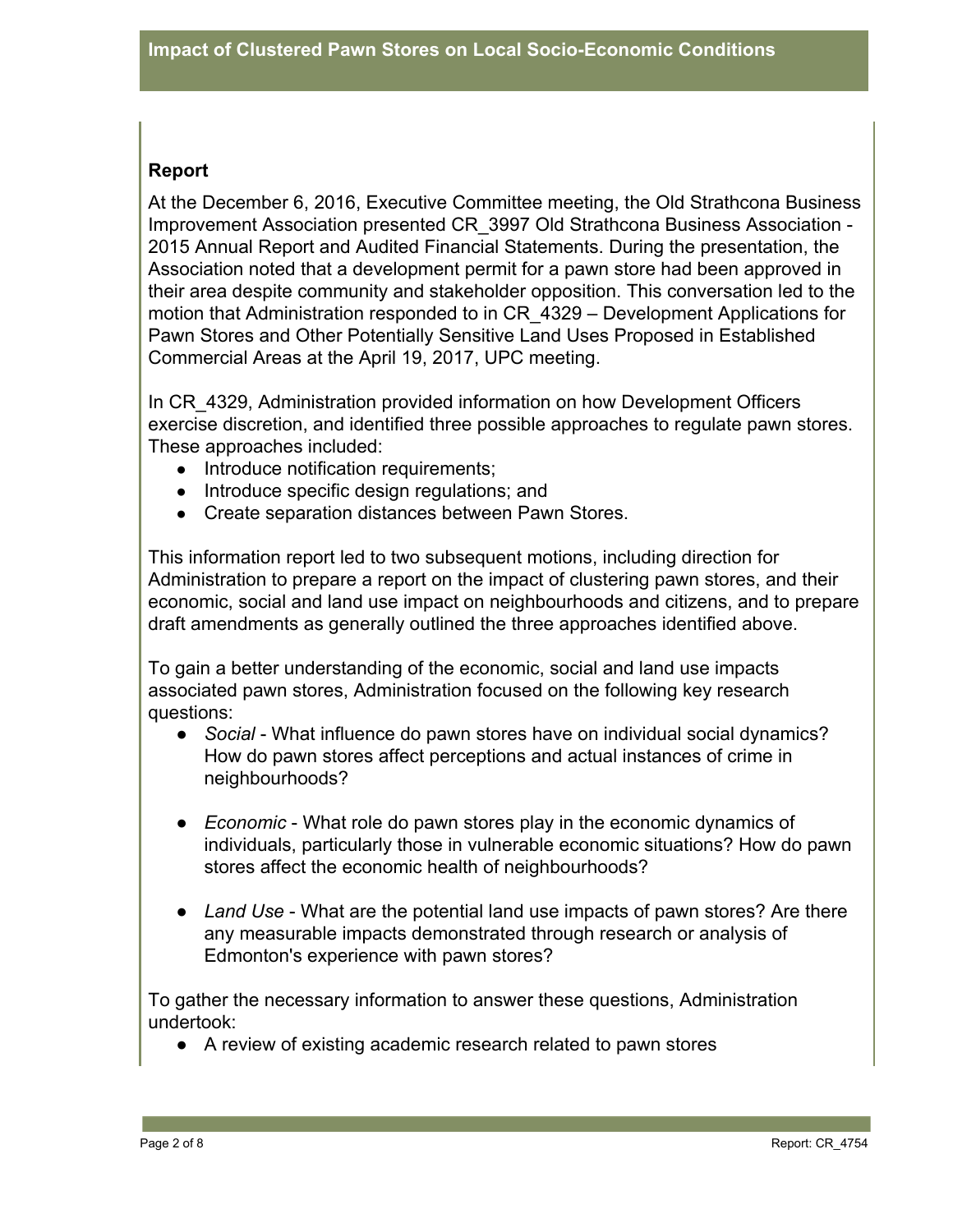- Primary research into current conditions in Edmonton, including stakeholder interviews and analysis of development permits, business licences, and data about crime
- An overview of different tools and approaches to managing pawn stores in other jurisdictions and orders of government
- A range of engagement activities including interviews, surveys, and participation at Engage Edmonton events

The following sections provide a brief overview of the findings of each area of exploration, which are provided in greater detail in the associated attachments.

### Summary of Academic Research

Administration examined a range of academic papers to help answer the key research questions raised. The key findings are summarized below. More detailed information is available in Attachment 1 - Summary of Academic Research.

#### *Individual social and economic dynamics*

- Some individuals who depend on short term credit from alternative financial providers, including pawn stores, tend not to be served by traditional lenders and face barriers to accessing credit.
- Short term credit can bridge the gap between payday and bills, or provide a way for individuals to pay for unexpected expenses.
- High interest rates and fees on the short term financial products can lead to financial challenges when credit is used to cover ongoing income shortfalls.
- To avoid or reduce negative economic impacts to individuals, studies highlighted the importance of regulations that require clear lending terms for alternative banking options.
- Attempts to regulate high-cost loans do not always protect customers because businesses adjust their practices to shift any added costs to the consumer.
- Some research shows that competition between pawn stores can help individuals secure the best pawn loan.

#### *Neighbourhood social and economic dynamics*

- Some research suggests a connection between pawn stores and crime; however, it is not clear whether pawn stores cause crime.
- Other studies did not find a correlation between pawn stores and crime and critiqued efforts to attribute crime to specific types of businesses, because there are many different factors involved in higher rates of crime in certain areas.
- Studies show that removing mainstream banks from an area can create a void that is filled by alternative financial providers.
- Some researchers have shown that clustering businesses together in general can have positive impacts on businesses by stimulating growth and innovation and allowing industries to take advantage of economies of scale.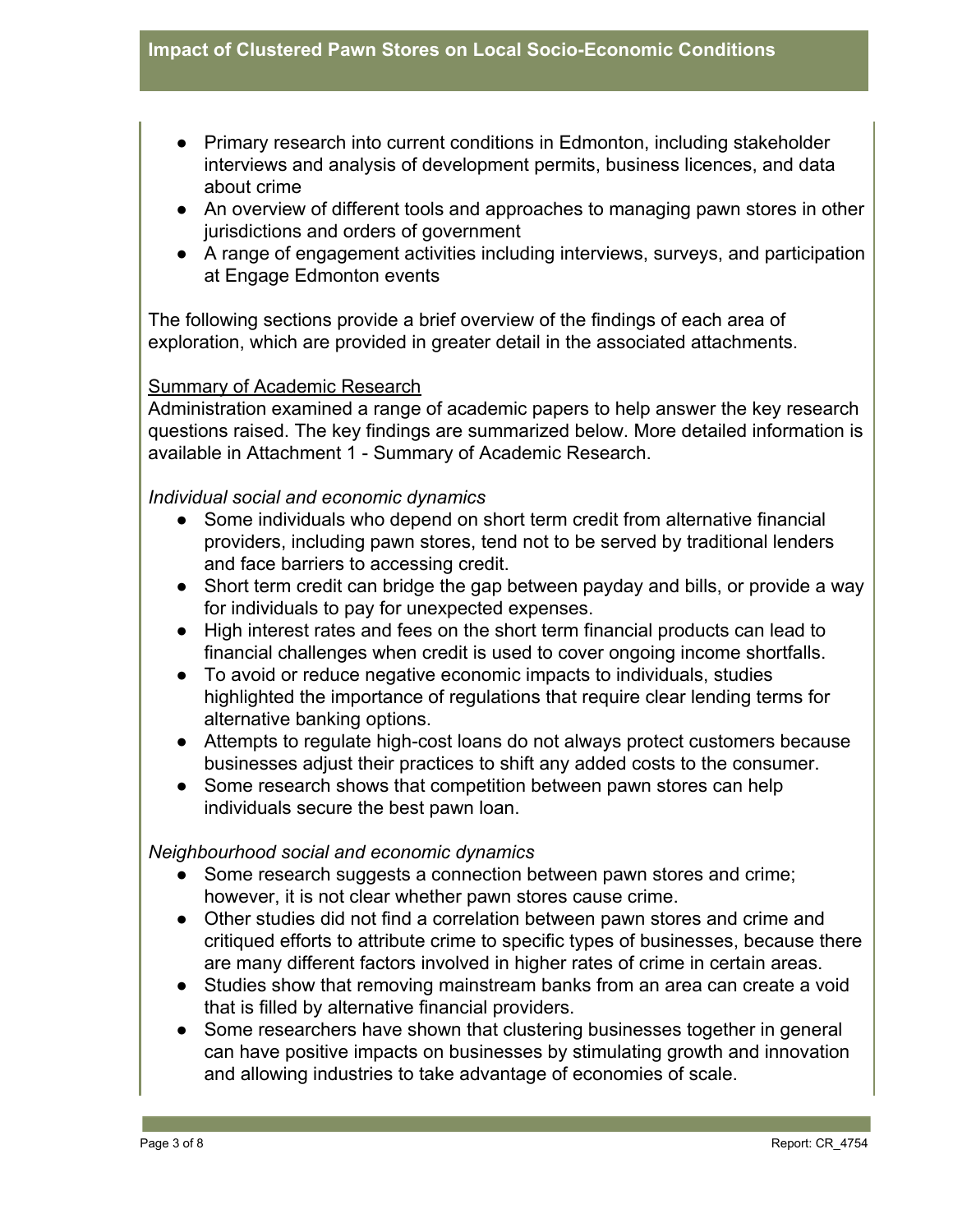### *Land use*

- Few studies focused specifically on land use issues related to pawn stores.
- General planning theory describes the potential impacts of poor appearance of shops on perceptions of crime and safety.
- Some studies suggest that stigma associated with pawn stores, and advocacy from more affluent neighbourhoods, can result in land use regulations or permit decisions that result in pawn stores being located in marginalized areas.

### Edmonton Specific Research on Pawn Stores in Edmonton

Administration examined existing conditions in Edmonton to compare local findings to the academic research. This included interviews and surveys with stakeholders, mapping of crime patterns, a review of business licences data, a review of development permit decisions, an analysis of existing zoning regulations, and a visual survey of pawn stores. The key findings are summarized below. More detailed information is available in Attachment 2 - Edmonton Specific Research on Pawn Stores.

## *Individual social and economic dynamics*

- Conversations with pawn store operators and pawn store customers indicated that pawn stores provide a needed financial service, which patrons may prefer over other alternatives.
- Research showed that pawn store patrons face social stigma.

### *Neighbourhood social and economic dynamics*

- Research did not reveal a relationship between crime rates in neighbourhoods and the locations of pawn stores in Edmonton.
- A survey with direct questions about pawn stores for business operators found that most businesses have negative perceptions of pawn stores, and feel that the presence of a pawn store makes an area less desirable to both businesses and their customers.
- A quantitative analysis of business licence data did not demonstrate a relationship between business turn-over rates and the presence of pawn stores.

### *Land use*

- A review of Development Officer decisions and Subdivision and Development Appeal Board decisions related to pawn store applications did not identify land use impacts directly associated with pawn stores.
- In a visual scan of pawn stores, Administration noted that some stores have more signage and less visual transparency along the storefronts, limiting sightlines into and out of shops, which may contribute to a less attractive appearance.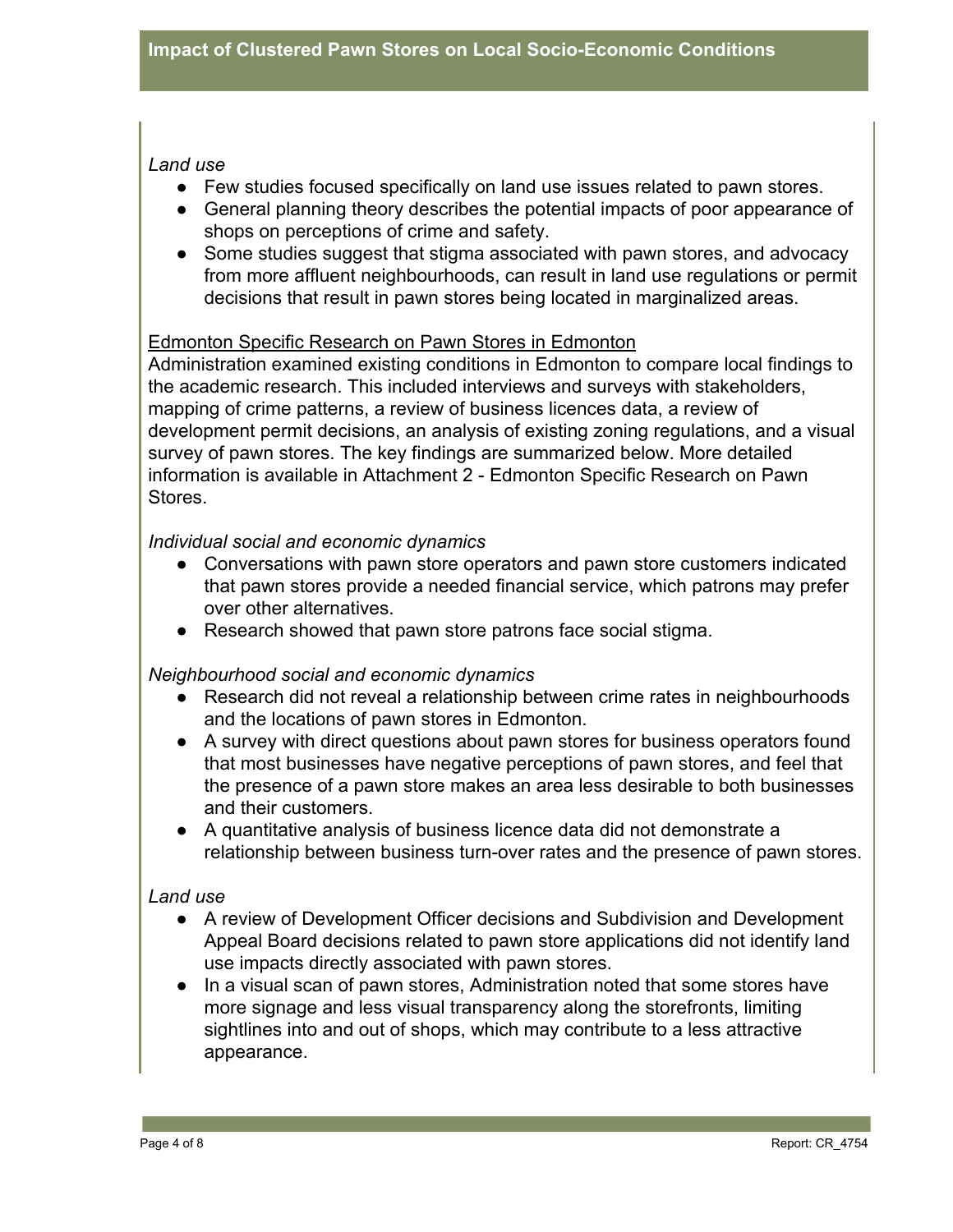- In 2017, Administration surveyed patrons and businesses in Business Improvement Areas to establish a baseline of economic indicators. Administration reviewed these findings in relation to the number of pawn stores present in specific Business Improvement Areas and found that:
	- There may be a relationship between the number of pawn stores in a Business Improvement Area and patron perceptions of safety.
	- There was no clear relationship between business operator perceptions of safety and the presence of pawn stores.
	- There was no clear relationship between the presence of pawn stores and patron and business perceptions of Business Improvement Areas as aesthetically pleasing, or satisfaction with the current business mix, suggesting that other factors may influence how these areas are perceived.
- An unintended consequence of the bylaw amendment in 2012 that separated pawn stores from the secondhand stores land use classifications, and restricted the locations for pawn stores by reducing the number of zones they could be located in, may have contributed to the clustering of pawn stores along main streets and within the CB1 and CB2 zone.

## Approaches to Managing Pawn Stores

To further understand how cities can manage pawn stores, Administration looked at how other municipalities regulate pawn stores, and considered alternative regulatory and financial tools to address the potential impacts of pawn stores on neighbourhoods and individuals. The key findings are summarized below. More detailed information is available in Attachment 3 - Approaches to Managing Pawn Stores.

### *Jurisdiction Comparison*

- Of the 15 Canadian municipalities surveyed, the majority did not have a definition or use class for pawn stores in their Zoning Bylaw.
- Seven municipalities defined pawn stores and five municipalities created a separate use class for pawn stores (one city only did this for a portion of their downtown).
- Four of the 15 municipalities have separation distances for pawn stores and/or business licence restrictions related to pawn stores.

### *Alternative Tools*

● Business Licence Bylaw 13138 provides another tool to manage pawn stores, by requiring applicants to provide recent Police Information Checks and information about pawn store employees when applying for a business licence. Pawn stores must also maintain records of goods that are received and held as security.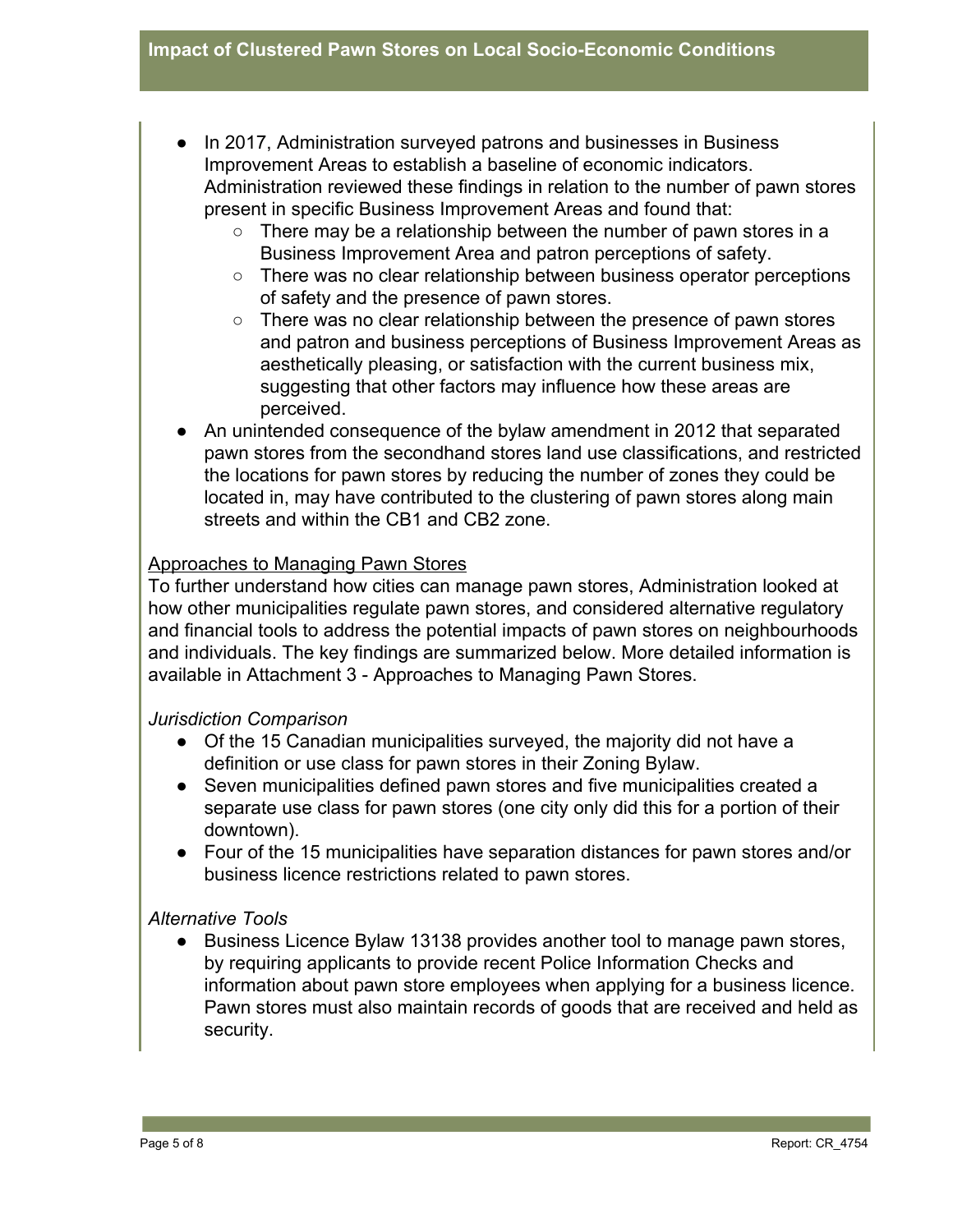- New provincial regulations, which come into force on January 1, 2019, related to high-cost credit and lenders, such as pawn stores, can help patrons seeking loans from pawn stores.
- Non-profit organizations that provide financial empowerment services.

## **Conclusion**

A review of academic research, primary research, alternative approaches and stakeholder perceptions demonstrates the complex nature of identifying and addressing social, economic, and land use dynamics associated with pawn stores. Administration has used the information summarized in this report to inform the October 2, 2018, Urban Form and Corporate Strategic Development report CR\_4755 - Bylaw 12800 - Amendments to Zoning Bylaw 12800 - Regulations for Pawn Stores, which recommends a holistic approach to pawn stores.

# **Public Engagement**

To gain feedback on pawn stores, Administration completed the following public engagement activities:

- Surveys conducted through the Insight Community and shared on the project website, through postcards at engagement events, and through distribution to pawn stores. Administration conducted a separate survey through the project web page, with letters sent to randomly selected businesses in commercial zones, Business Improvement Areas, and properties in close proximity to existing pawn stores;
- Open Houses displayed project material and answered questions at five Engage Edmonton events;
- Interviews with key stakeholders including pawn store operators and representatives of Business Improvement Areas.

The following is a summary of the public feedback shared:

- Some stakeholders expressed their belief that pawn stores deal in stolen goods.
- Other stakeholders noted that pawn stores are a necessary financial service and can be desirable places to shop for secondhand goods.
- Some members of the business community felt that targeting pawn stores and adding additional regulations would not reduce crime and that a more holistic approach is needed to address crime in neighbourhoods.
- Community service providers noted that pawn stores do provide a needed financial service to individuals, but that more should be done to educate those using pawn stores about their financial rights.

Please see Attachment 4 - What We Heard for further information on engagement activities and the range of perspectives that respondents shared.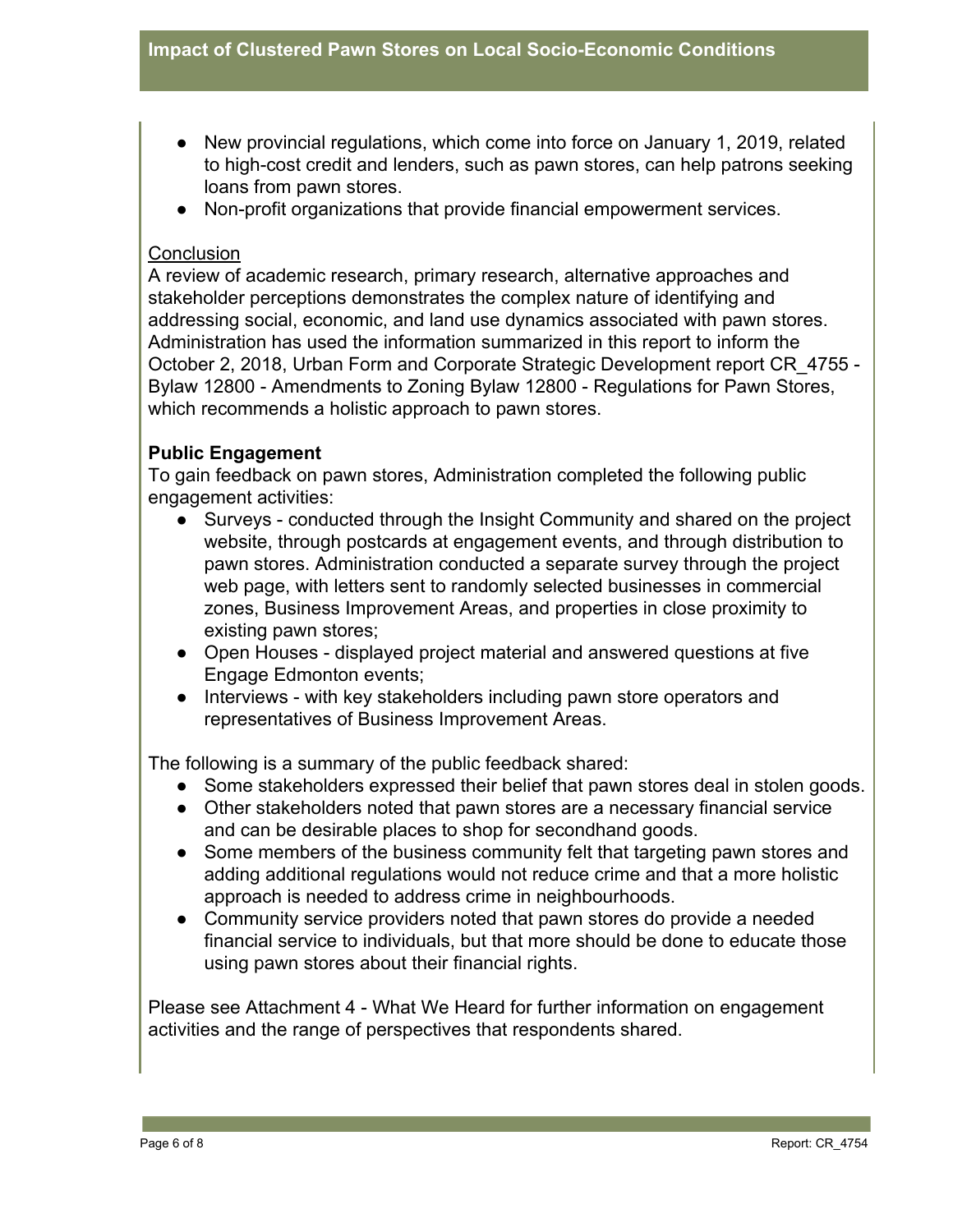A draft version of this report, and the associated report CR\_4755, were circulated to stakeholders for review and feedback on July 16, 2018, for a four week period. Please refer to the public engagement section of CR\_4755 for a summary of feedback received.

## **Corporate Outcomes and Performance Management**

| <b>Corporate Outcome: Edmonton is an attractive city</b>                                                                                             |                                                                                                                              |               |               |
|------------------------------------------------------------------------------------------------------------------------------------------------------|------------------------------------------------------------------------------------------------------------------------------|---------------|---------------|
| <b>Outcome</b>                                                                                                                                       | <b>Measure</b>                                                                                                               | <b>Result</b> | <b>Target</b> |
| City of Edmonton<br>development, building, and<br>business approvals and<br>enforcement foster a safe,<br>attractive, and<br>business-friendly city. | Edmontonians'<br>Assessment:<br>Well-designed<br>Attractive City (% of<br>survey respondents<br>who agree/strongly<br>agree) | 53% (2016)    | 55% (2018)    |
| Corporate Outcome: Edmonton is a safe city                                                                                                           |                                                                                                                              |               |               |
| <b>Outcome</b>                                                                                                                                       | <b>Measure</b>                                                                                                               | <b>Result</b> | <b>Target</b> |
| City of Edmonton<br>development, building, and<br>business approvals and<br>enforcement foster a safe and<br>business-friendly city.                 | Edmontonians'<br>assessment: safe<br>city (percent of<br>survey<br>respondents who<br>agree/strongly<br>agree)               | 66% (2017)    | 68% (2018)    |
| <b>Corporate Outcome: Edmonton has a globally competitive and entrepreneurial business</b><br>climate                                                |                                                                                                                              |               |               |
| <b>Outcome</b>                                                                                                                                       | <b>Measure</b>                                                                                                               | <b>Result</b> | <b>Target</b> |
| City of Edmonton<br>development, building and<br>business approvals and<br>enforcement foster a safe and<br>business-friendly city.                  | Edmonton's<br>Economic<br>Diversity Index*                                                                                   | 0.89          | 0.9           |

\*The Edmonton Economic Diversity Index measures the diversity of Edmonton's economy by comparing the city's employment share by sector to that of Canada's. The result of this measure is calculated based on the City's Municipal Census question - Economic Diversity. The question gauges Edmontonians' employment by sector, based on the North American Industry Classification System.

### **Attachments**

1. Summary of Academic Research